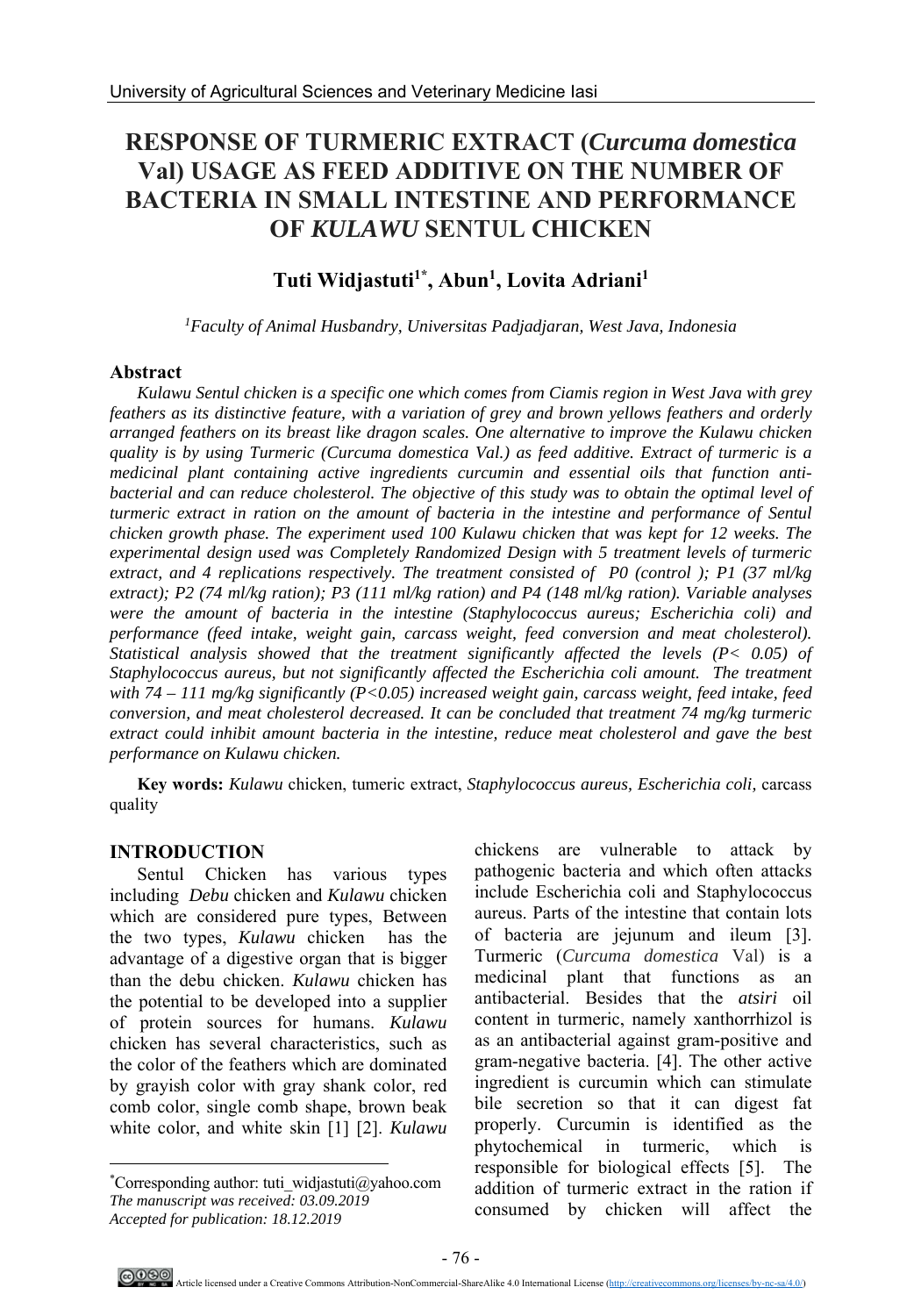expenditure of salivary glands in the mouth, proventriculus, liver, pancreas, and intestine to increase the production of its enzymes, thus causing faster digestion [6]. The function of turmeric in improving the work of the digestive organs of poultry is to stimulate the walls of the gallbladder to secrete fluid and stimulate the discharge of pancreatic juice. Pancreatic juice containing amylase, lipase and protease enzymes is useful for improving digestion of feed ingredients such as carbohydrates, fats, and proteins [7]. The addition of turmeric can improve appetite, and metabolism which results in increased body weight gain so that chicken performance will increase resulting in carcass weight also increasing. Besides being an antibacterial, turmeric also has a colagoga effect which is to stimulate the secretion of bile so that it can reduce cholesterol levels. Therefore turmeric can be used as a feed additive in replacing antibiotics [8], [9]. Addition of temulawak (*Curcuma xanthorrhiza* Roxb) extract through drinking water with a dose of 0.50g /l drinking water has not significantly affected the performance of broiler chickens, but there was a decrease in intestinal pathogenic microbial populations of salmonella sp and blood cholesterol. This occurs because of the antibacterial activity of temulawak and plays a role in increasing the secretion of bile so that the lipase produced can reduce cholesterol levels. As a comparison, in the research of Tuti et al. [10] on the use of *Curcuma zedoaria* meal at the level of 3.5 -4.5%, can increase body weight gain and reduce meat cholesterol in broiler chickens. This is due to the effect of *atsiri* oils on the work of the digestive tract, especially the small intestine. Yarru et al. [11] that the addition of 0.5% turmeric meal containing curcuminoid 74 mg/kg ration gives the effect of increasing feed consumption as well as a significant increase in the weight of broiler chickens. However, if turmeric extract is used in high doses, the active ingredient content will increase, but

there are obstacles due to the smell and taste of turmeric which is not liked by chickens. Also by giving high doses it turns out to reduce the cholesterol content of meat but also result in decreased bodyweight, carcass weight and produces a high conversion value. Alipin [12] that by addition of curcuminoid at a dose of 74 mg/kg can improve the performance of broiler chickens, but at doses of 37 mg/kg and 111 kg/kg cause histological damage to the liver and kidneys. Therefore, the purpose of this study was to determine the role of turmeric extract as a natural feed additive and its effect on the number of bacteria in the intestine and the performance of *kulawu* chicken.

## **MATERIAL AND METHODS**

One hundred day-old *Kulawu* chicks were raised in cages until 12 weeks old. The experimental design used was Completely Randomized Design with 5 treatment levels of turmeric extract, and 4 replications respectively. Data were analyzed using Variance Analysis and differences between treatments using Duncan Multiple Test. The treatment consisted of P0 (control); P1 (37 ml/kg ration); P2 (74 ml/kg ration); P3 (111 ml/kg ration) and P4 (148 ml/kg ration). Rations were prepared based on protein and metabolic energy requirement for Sentul chicken growth phase, ie.17 percent protein and metabolic energy 2750 kcal/kg [13]. Variable analyses were the amount of bacteria in the intestine (*Staphylococcus aureus; Escherichia coli*) and performance (feed consumption, weight gain, feed conversion, carcass weight, and meat cholesterol) of *Kulawu* chicken.

## **RESULTS AND DISCUSSION**

## **Effect of treatment on the number of bacteria** *Staphylococcus aureus* **and**  *Escherichia coli*

The average number of *S. aureus* and *E. coli* bacteria in small intestine of *kulawu* chicken can be seen in Table 1.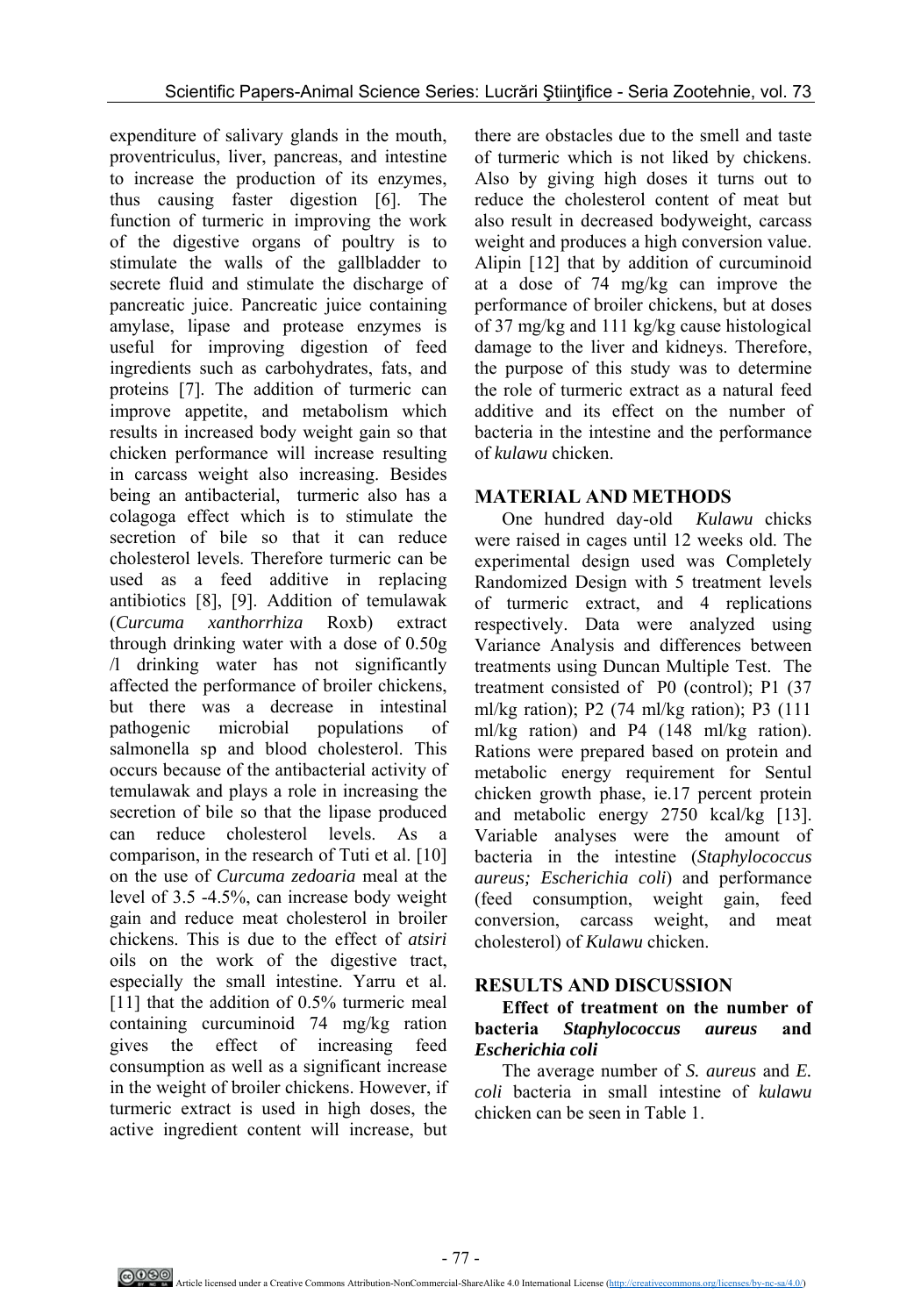| Parameters               | P0                      | P1                      | P2                              | P3                                          | P4                       |
|--------------------------|-------------------------|-------------------------|---------------------------------|---------------------------------------------|--------------------------|
| Staphylococcus<br>aureus | $1.48 \times 10^{5a}$   | 1.37 $x10^{5a}$         | 1 11x 10 <sup>5b</sup>          | 1.06 $x10^{5b}$                             | 1 0.3x 10 <sup>5 b</sup> |
| Escherichia coli         | 1.41 x10 <sup>5 a</sup> | 1.37 x10 <sup>5 a</sup> | 1.35 $\times$ 10 <sup>5 a</sup> | $1.29 \times 10^{5a}$ 1.26 $\times 10^{5a}$ |                          |

Table 1 Number of *Staphylococcus aureus* and *Escherichia coli E* bacteria in the small intestine of *Kulawu* chickens

Description : The same letter in the direction of the rows shows no significant difference (P>0.05) P0 (control ); P1 (37 ml/kg ration); P2 (74 ml/kg ration); P3 (111 ml/kg ration) and P4 (148 ml/kg ration).

Table 1, shows that the increased level of turmeric extract added to the basal ration caused the number of *S. aureus* bacteria in the small intestine of *Kulawu* chicken to decrease. Turmeric is a medicinal plant that functions as an antibacterial. According to Sinurat et al. [4] turmeric contains an *atsiri* oil called xanthorrhizol which functions as an antibacterial so that it can suppress the growth of pathogenic bacteria in the intestine. Analysis results statistics on the number of S. auerus bacteria showed that the addition of turmeric extract treatment in the ration had a significant effect  $(P \le 0.05)$ . In treatment P0 and P1, the number of bacteria in the intestine was significantly higher than in treatments P2, P3 and P4. This means that the addition of turmeric extracts starts from level 74 - 111 ml/kg ration, causing increasing xanthorrhizol activity as an antibacterial to suppress the growth of S. aureus bacteria in the small intestine of kulawu chickens. The resistance of a bacterium to the pressure of antibacterial substances is also influenced by the structure of the cell wall. *S. aureus* bacteria are a group of gram-positive bacteria that have a singlelayered cell wall (*peptidoglycan*) so that it is more easily penetrated by antibacterial substances [14].

However, the number of *E. coli* bacteria on treatment added turmeric extract starting from 37-110 ml/kg ration did not significantly reduce the number of bacteria. so it is stated that the active substances contained in turmeric do not have antibacterial activity against E. coli. E. coli bacteria are a group of negative bacteria that have a multilayered cell wall, namely lipoprotein, the outer membrane of fodpolipid and lip polysaccharide. Outer membrane of phospholipids can reduce the entry of antibacterial substances into cells [14]. This is proven that the addition of turmeric extract can not reduce the amount of E. coli bacteria in kulawu chicken intestines. This is consistent with the opinion of Widodo [15] that the active substance in ginger has antibacterial activity against gram-positive bacteria, but does not have activity against gram-negative bacteria.

#### **Effect of treatment on performance and meat cholesterol of** *Kulawu* **chicken**

Performance of kulawu chickens on different dietary treatments were presented in Table 2. during week 1 until week 12 of study

Table 2 Effect of Turmeric Extract in Rations on Performance and Meat Cholesterol of *Kulawu*  Chicken

| Parameters               | P0       | P <sub>1</sub> | $P_{2}$           | P3        | $P_4$     |
|--------------------------|----------|----------------|-------------------|-----------|-----------|
| Feed consumption (q)     | 2456.45a | 2376.30 a      | 2180.68 b         | 2106.16 b | 2093.80 b |
| Weight gain (g)          | 634.60 a | 656.20 a       | 720.85 b          | 680.05 b  | 610.44 a  |
| Carcass weight (g)       | 465.50 a | 498.10 a       | 680.50 b          | 578.85 b  | 455.65 a  |
| Feed conversion          | 3.87a    | 3.78 a         | 3.15 <sub>b</sub> | $3.24$ bc | 3.43c     |
| Meat Cholesterol (mg/dl) | 100.71 a | 96.36a         | 90.65 b           | 85 12 b   | 84.00 b   |

Description : The same letter in the direction of the rows shows no significant difference (P>0.05) P0 (control) ; P1 (37 ml/kg ration); P2 (74 ml/kg ration);

P3 (111 ml /kg ration) and P4 (148 ml/kg ration).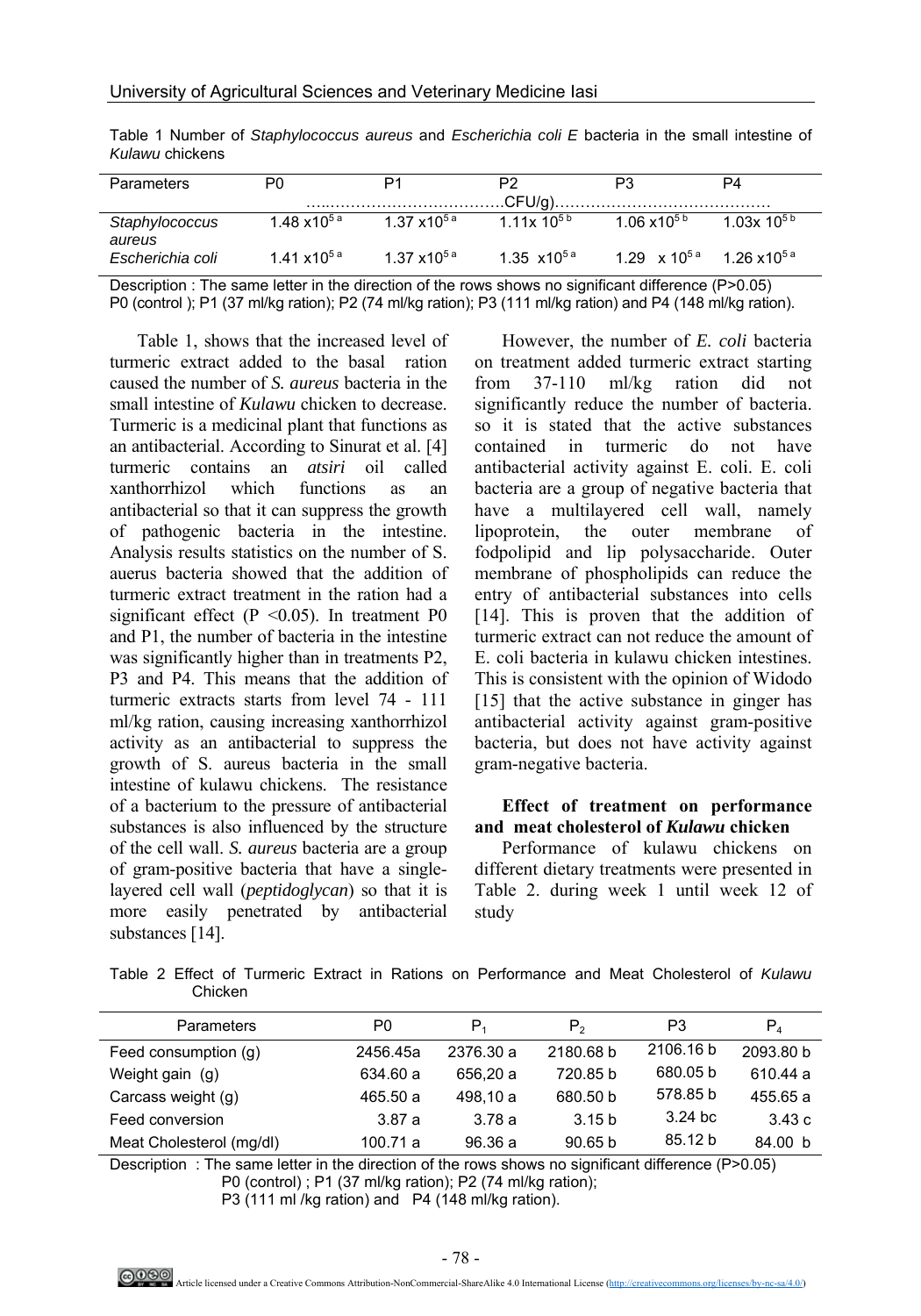## **Feed consumption**

Table 2, it can be seen that the addition of turmeric extract treatment on the basal ration caused feed consumption to decrease compared to the control treatment. Analysis of variance showed (Table 2) that the addition of turmeric extract significantly affected feed consumption (P<0.05). The addition of turmeric extract in level 37 -148 ml/kg ration (treatments of P1, P2, P3, and P4)the feed consumption was significantly lower than theP0 treatment, even though the ration was made with relatively similar protein and energy levels. It is suspected that in the treatment of P1, P2, P3, and P4 added turmeric extract in the basal ration adds a distinctive odor and bitter taste to reduce appetite and reduce palatability. In line with what was stated by Bintang et al. [16] that the addition of turmeric meal to a higher level can reduce the palatability of rations so that the ability of chicken to consume rations will decrease. This can occur because turmeric contains *atsiri* oils with a distinctive odor and bitter taste, thereby reducing appetite. Although the ability to smell the chicken is low, but a sensitive taste on the tip of the tongue causes the chicken to be sensitive to ration so that the chicken knows the preferred type of ration [17].

## **Final Body Weight And Carcass Weight**

The results of the analysis of variance showed that the addition of turmeric extract in the basal ration as a feed additive had a significant effect (P<0.05) on final body weight and carcass. Duncan's multiple range test results on body weight gain in treatments P0, P1 and P4 were not significantly different, but for treatments P2 and P3 the final body weight and carcass were significantly higher compared to treatments P0, P1 and P4. Rations that contain turmeric extract can increase appetite so that the amount of ration consumption increases, nutrients that enter the body of *Kulawu* chicken can be used for growth and tissue formation, the active ingredient of turmeric extract, namely curcumoid can function as an anti-bacterial and can suppress the number of bacteria pathogen in the intestine so that the absorption of nutrients is better and cause an

increase in body and carcass weight. Curcumine also acts as a *colagoga* could stimulate gall juice secretion and stimulates the release of pancreatic fluid that contains amylase, protease, and lipase enzymes to increase the metabolism of carbohydrates, proteins, and fats. Following the [18] the active substance in Turmeric may stimulate protein synthesis particularly increases the secretion of digestive juices and improved the gastro-intestinal condition so that nutrients that enter the chicken body can be utilized for tissue growth and body formation. In the treatment of P4 (148 mg/kg ration), there was a decrease in body weight gain due to an increase in the concentration of turmeric extract in the ration, then the content of the active substance also increased and was active to stimulate pancreatic fluid release to improve digestion in the small intestine. However, because the feed consumed is small, the amount of nutrients absorbed is insufficient to be able to provide stimulation to increase maximum final body weight and carcass weight.

## **Feed conversion**

Variance analysis results (Table 2) show that the treatment has a significant effect (P<0.05) on the value of feed conversion. The lowest conversion value is seen in P2 treatment. This is because the active ingredient of turmeric namely curcumin and *atsiri* oils has an effect on antimicrobial activity, can balance the number of pathogenic, and non-pathogenic bacteria in the digestive tract so that the process of digestion and absorption of food substances will increase, but due to unpleasant odors and the taste of turmeric extract with increased levels of ration will reduce consumption. This occurs in P4 treatment, which is a higher conversion value because the effect of *atsiri* oil functions can works on the digestive tract, especially the small intestine is not balanced and is toxic. Following Rahmat et al. [19] which states that excessive administration of turmeric extract will be toxic and will reduce feed consumption and increase the value of feed conversion.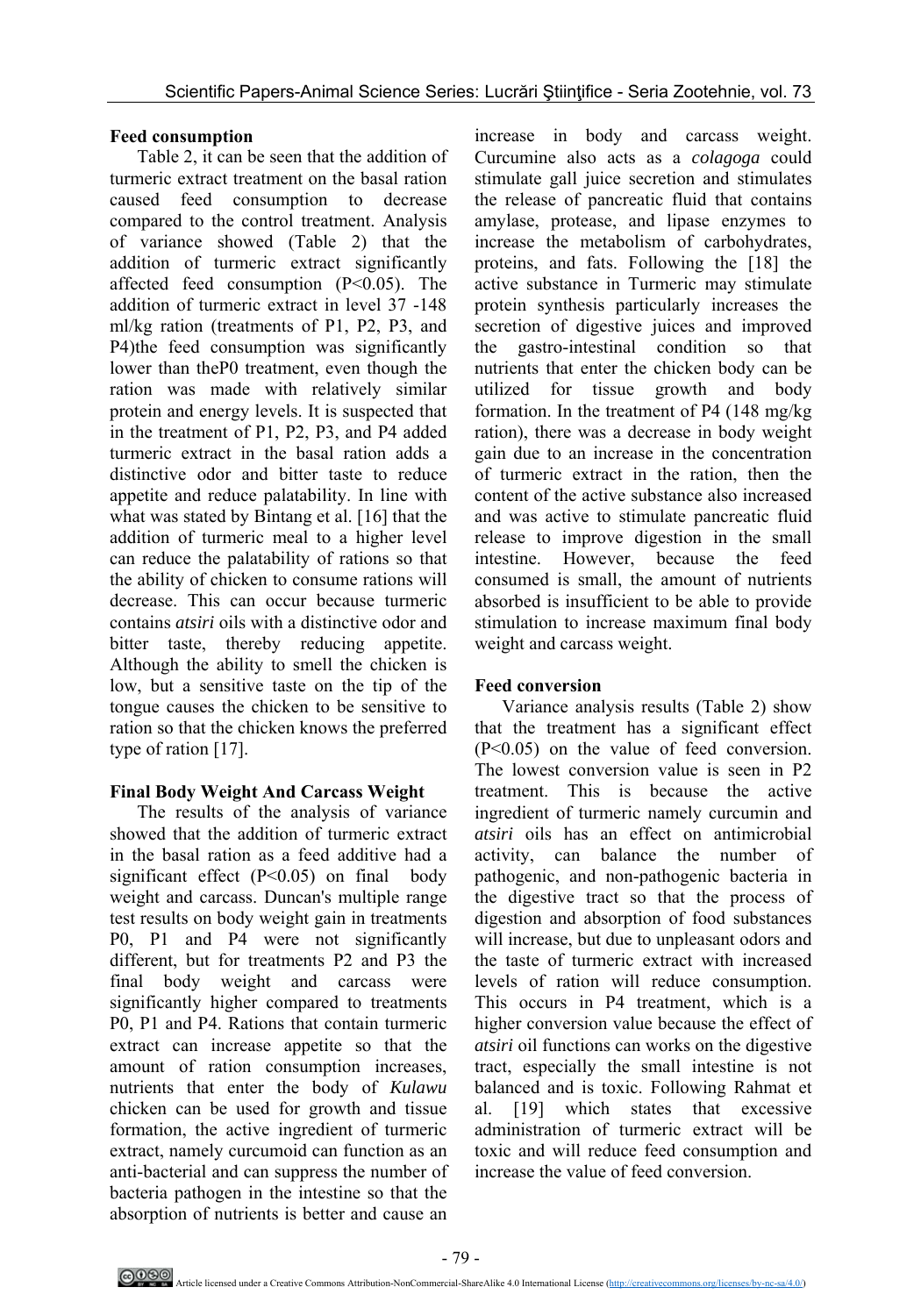### **Meat Cholesterol**

From Table 2 the average content of *Kulawu* chicken to 12 weeks is around 84.00 - 100.71 mg/dl. It was seen that with the increase in the addition of turmeric extract as a feed additive followed by a decrease in meat cholesterol. Results The results of statistical analysis showed that the addition of turmeric extract significantly reduced meat cholesterol in *Kulawu* chicken (P<0.05). The turmeric extract has a colagoga effect which is to stimulate the secretion of gall juice so that it can reduce cholesterol. Table 2 shows that the treatment of P0 and P1 with the addition of turmeric extract as much as 37 mg/kg ration and P0 without turmeric extract did not significantly reduce meat cholesterol. This is because the effect of the active substances in turmeric extract is not enough to stimulate the liver to release bile, so cholesterol which is a bile material is not widely used. In contrast to treatment P2, P3 and P4 by added turmeric extract until doses 74 - 148 mg/dl , the active substance in turmeric extract could enough to stimulated gall juice secretion into the duodenum, so could the suppressed the meat cholesterol. The opinion of Afifah et al.[20] which states that in herbal concoctions especially ginger and turmeric can reduce levels meat cholesterol also is *hypercholesterolemia*.

### **CONCLUSIONS**

The results of the study can be concluded:

The addition of turmeric extract up to 74 mg/kg given to the *Kulawu* chicken ration can inhibit amount bacteria in the intestine, meat cholesterol and gave the best performance on *Kulawu* chicken.

### **ACKNOWLEDGMENTS**

Scientific studies have been conducted in the Grand Research Academic Leadership Project, Directorate of Research, Community Service and Innovation Padjadjaran University, Indonesia.

### **REFERENCES**

[1] Sartika, T. dan S. Iskandar. (2008). Mengenal plasma nutfah ayam Indonesia dan pemanfaatannya. Balai Penelitian Ternak, Puslitbang Peternakan, Bogor. hlm. 93 – 94.

[2] Tuti Widjastuti, Iwan Setiawan, Abun, (2017). The Use Of Turmeric (Curcuma Domestica Val) Meal In The Rational Feed Additive On Hen-Day Production And Egg Quality Of Sentul Chicken. Scientific P apers Series D. Animal Science, Volume LX, 131-135.

[3] Tabbu, R. Charless. (2000). Penyakit Ayam dan Penanggulangannya. Penyakit Bakterial, Mikal dan Viral. Vol. 1. Kanisius, Yogyakarta.

[4] Sinurat, A.P., T. Purwadaria, I.A.K. Bintang, P.P Ketaren, N. Bermawie,M. Rahardjo, M.Rizal. (2009). Pemanfaatan Kunyit dan Temulawak sebagai Imbuhan Pakan untuk Ayam Broiler. JITV :90 -96.

[5] Teow SY, Liew K, Ali SY, Khoo ASB, Peh SC. (2006). Antibacterial action of curcumin agains Staphylococcus auereus; A brief review J.Trop Med 2016, Article ID 2853045. DOI : 10. 1155/2016/2853045.

[6] Ulfah, M. (2005). Minyak *Atsiri* Penakluk Bakteri Patogen dan Bau Kotoran Ternak. Ilmiah Populer, Poultry Indodesia. Edisi 298. Februari 2005.

[7] Piliang, W.G dan Djojosoebagio A. H.S. (2006). Fisiologi Nutrisi. Vol. 1. Departemen Pendidikan dan Kebudayaan. Direktorat Jendral pendidikan Pendidikan dan Kebudayaan, Direktorat Jendreral Pendidikan Tinggi. Pusat Antar Universitas Ilmu Hayat. Institut Pertanian Bogor.

[8] Kristina ,N.N., Noveriza R., Siti F.S dan Rizal M. (2007). Peluang peningkatan kadar Kurkumin pada tanaman Kunyit dan Temulawak. Balai Penelitian Tanaman obat dan Aromatik. Bogor.

[9] Alipin, K. (2011). Performan Ayam Broier yang diberi air minum mengandung Probiotik dan Temulawak. Tesis. Fakultas Peternakan Universitas Padjadjaran. Bandung.

[10] Tuti Widjastuti and Lovita Andriani (2010). The Used of Curcuma zedoaria, Ross Meal to Reduce Abdominal Fat and Meat Cholesterol in Broiler. Lucr. Stiintifice Seria Zootehnie. Vol 53(15). 238 -241.

[11] Yarru, L.P., Settivari R.S., Gowda N.K.S., Antoniou E., Ledoux D.R., and Rottinghaus G.E. (2009). Effects of turmeric (Curcuma Longa) on the expression of hepatic genes associated with biotransformation, antioxidant, and immune systems in broiler chicks fed aflatoxin. Oltry Sci. 86 : 2629 -2627.

[12]Alipin,K. (2014). Bioaktivitas Kurkuminoid Temulawak (curcuma xanthorrizha Roxb). Dalam Ransum Pada Performan Ayam Broiler. Disertasi. Program Pasca Sarjana Universitas Padjadjaran.

[13] Widjastuti, T. (1996). Penetuan Efisiensi Penggunaan Protein, Kebutuhan Protein Dan Energi Untuk Pertumbuhan dan Produksi Telur Ayam sentul Pada Kandang Sistem Cage Dan